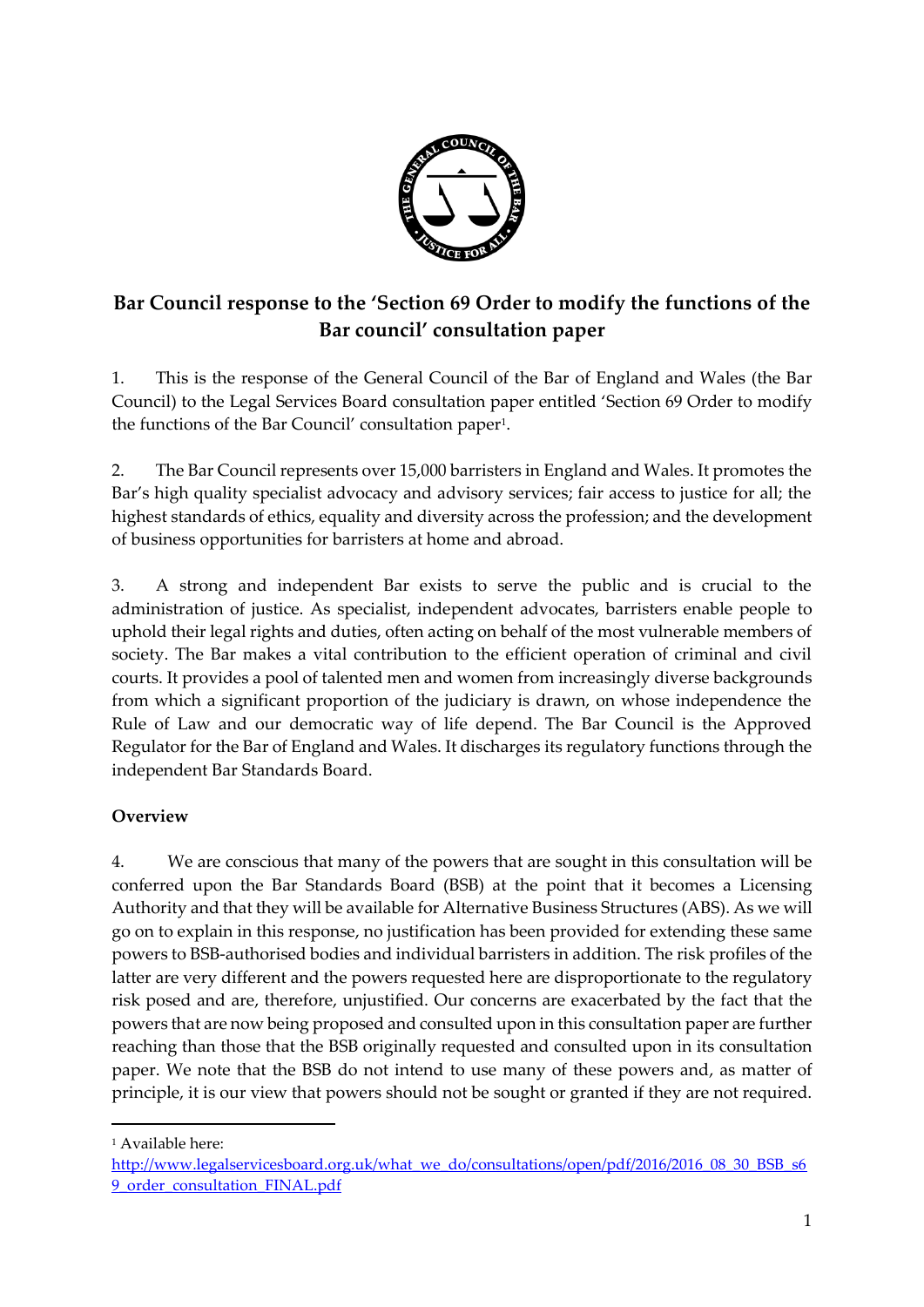There does not appear to have been any serious consideration of the effectiveness of the existing powers available to the BSB and whether those are sufficient for its regulatory purposes, including by way of further consideration in the light of discussions with the Ministry of Justice that have led to wider powers being sought than are needed. Whilst we do not object to these powers being conferred upon the BSB as a Licensing Authority for ABS, they are completely unjustified for BSB-authorised bodies and persons.

# **Question 1: Do you have any representations on either the draft recommendation or the draft order?**

5. We will take each of the proposed policies in turn and to provide comments on each area:

## **Appeals**

 $\overline{a}$ 

6. As we set out in our responses to the Bar Standards Board<sup>2</sup> and Legal Service Board consultations<sup>3</sup> on BSB-authorised bodies and ABS respectively, we do not have any objections to the First Tier Tribunal (FTT) being used for appeals with respect to authorisation decisions made in relation to entities and ABS and that remains our view.

7. We do not see any justification, however, for extending the use of the FTT to other types of appeal, particularly in relation to appeals against disciplinary decisions concerning individual barristers. This is unrelated to the powers that the BSB needs to regulate entities, and it formed no part of the BSB's original consultation. We do not consider that this point forms a proper part of this consultation, given its background and context; and indeed, this consultation paper contains no proper or principled justification for seeking such a power, and admits that this is the case. It is also clear that the BSB has neither no need nor any desire to exercise a power to alter the route of appeal other than in relation to those appeals summarised in paragraph 20 of the consultation paper.

8. More broadly, it is wrong, in principle, for statutory powers to be sought or given which are not required by the body to whom they will be given, and which that body has no intention to exercise. This applies generally, but even more so where those powers would involve an extension, by delegated legislation, to powers already given expressly by primary legislation, or an extension of powers in primary legislation into new situations.

9. For the same reasons, the Regulatory Triage Assessment is misleading. It states "each proposal is … desirable and necessary on its own." It is quite clear that a power as extensive as that sought in Article 3 of the draft order is *not* necessary, and there is no explanation in the consultation paper of why it is seen as desirable. Indeed, the supporting text accepts that some of the proposals are seen as simply "useful"; and in relation to the appeals proposal, there is *no* supporting text which justifies a proposal wider than those summarise in

<sup>&</sup>lt;sup>2</sup>[http://www.barcouncil.org.uk/media/382111/bar\\_council\\_response\\_to\\_amendment\\_to\\_bar\\_standard](http://www.barcouncil.org.uk/media/382111/bar_council_response_to_amendment_to_bar_standard_board_powers_consultation.pdf) [\\_board\\_powers\\_consultation.pdf](http://www.barcouncil.org.uk/media/382111/bar_council_response_to_amendment_to_bar_standard_board_powers_consultation.pdf)

<sup>&</sup>lt;sup>3</sup>[http://www.legalservicesboard.org.uk/what\\_we\\_do/consultations/closed/pdf/2016/20160323\\_Bar\\_Co](http://www.legalservicesboard.org.uk/what_we_do/consultations/closed/pdf/2016/20160323_Bar_Council_Response_To_LSB_Consultation_On_S80_March_2016.pdf) uncil Response To LSB Consultation On S80 March 2016.pdf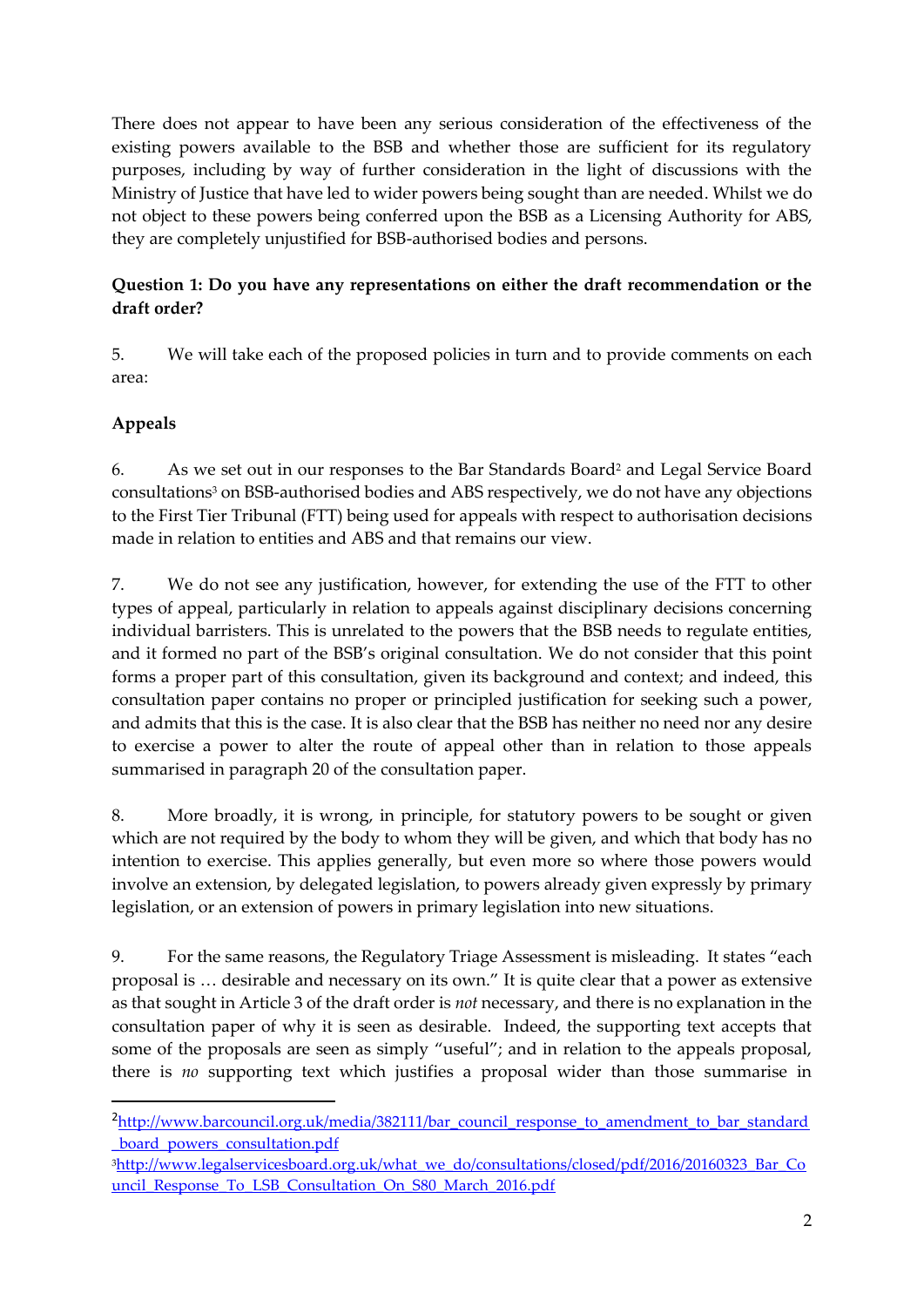paragraph 20. The supporting text explains that no assessment has been made of the impact of the wider power, because there is no intention to use it; but as the assessment must in principle support the taking of *all* of the powers sought in the s.69 order. This serves to emphasise the inappropriateness of the wider power that is proposed in draft Article 3. A power should not be sought on the basis of an inaccurate and misleading Regulatory Triage Assessment; nor should it be taken if the full extent of the proposed power is not properly supported by such an assessment.

10. Moreover, appeals in relation to decisions made by disciplinary tribunals are of a fundamentally different nature. As a consequence, any proposal to give a power to alter the route of appeal from disciplinary tribunal decisions would require separate consideration, consultation and justification. This consultation, and the context of this s.69 draft order, do not satisfy these requirements.

11. The extension of this proposal beyond the BSB's original proposal is without any proper justification and should not be included in the s.69 order. It should be limited to giving the BSB the power that it needs and wishes to be able to exercise, which is to alter the route of appeal to the FTT as summarised in paragraph 20 of the consultation paper.

## **Intervention**

1

12. We object to the inclusion of the powers of intervention proposed at Article 4 and we object to the terms on which it is being proposed.

13. As a general point, the intended intervention powers are clearly more onerous than is justified by the nature and level of regulatory risk posed by a BSB authorised body or person. The BSB's approach to the types of entity that it will authorise is such that this will remain the case. Although the BSB will have powers of intervention in relation to ABS, this is only because those powers are given by statute to all Licensing Authorities, in circumstances in which ABSs could have much riskier profiles. The BSB's own approach removes the justification for intervention powers for other types of individual and organisation, so the fact that it will inevitably have such powers in relation to ABSs automatically on becoming a Licensing Authority provides no justification for taking such powers in other contexts.

14. The low risk profile of BSB-authorised bodies and persons arises because no such body or person handles or is permitted to handle client money or receives or is permitted to pay or receive a referral fee. This is the BSB's own view: in their Amendments to the new BSB Handbook: Entity Regulation document<sup>4</sup>, they said that there is no evidence to suggest any need for powers to intervene in relation to individual barristers. If there is no need for a power of intervention in relation to individual barristers, then this should not be sought or given, as we have already explained.

<sup>&</sup>lt;sup>4</sup>[http://www.legalservicesboard.org.uk/Projects/statutory\\_decision\\_making/pdf/2014/20140626\\_1\\_BS](http://www.legalservicesboard.org.uk/Projects/statutory_decision_making/pdf/2014/20140626_1_BSB_Change_Of_Regulatory_Arrangements_Under_Schedule_4_Entity_Regulation_Application.pdf) [B\\_Change\\_Of\\_Regulatory\\_Arrangements\\_Under\\_Schedule\\_4\\_Entity\\_Regulation\\_Application.pdf](http://www.legalservicesboard.org.uk/Projects/statutory_decision_making/pdf/2014/20140626_1_BSB_Change_Of_Regulatory_Arrangements_Under_Schedule_4_Entity_Regulation_Application.pdf) (para 133)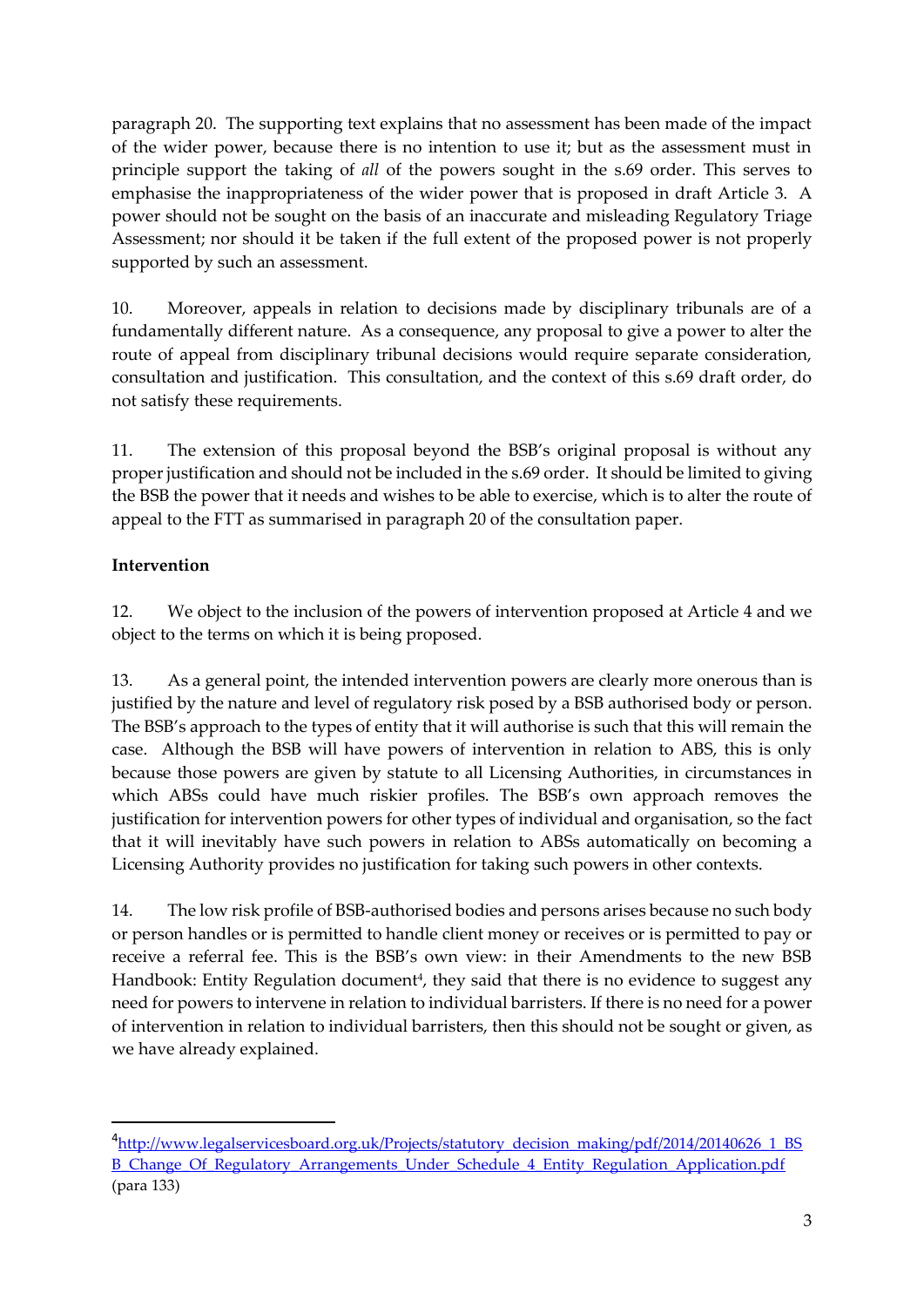15. So far as non-ABS entities are concerned, the most that the BSB could say in that same document about an intervention power was that it would be a "desirable addition to the BSB's powers in the longer term, not least in order to ensure consistency in the powers available". This is a wholly insufficient justification for seeking intervention powers, particularly given the serious consequences of an intervention, and the very limited protections given by the statutory scheme for those who are the subject of an intervention.

16. Interventions lead to serious financial and reputational consequences for those whose businesses are the subject of interventions. In practice, they lead inevitably to the closure of the business in question. That is serious enough for an entity; it is even more serious for an individual, whose livelihood is thereby taken away summarily, without compensation and with little protection. No such powers should be sought or given without very strong justification and there is no justification provided in this consultation paper.

17. Moreover, even if there *were* a justification for seeking intervention powers, the application of the powers set out in Schedule 14 of the Legal Service Act 2007 (LSA07) is far too draconian; those powers are not suited or fit for use in relation to self-employed barristers; and they are also far wider than those on which the BSB consulted. For example, a barrister should not be holding (nor should anyone be holding on the barrister's behalf) any monies which are related to his or her practice other than his or her own fees. As a result, the use of Schedule 14 intervention powers could – and, indeed, would seem inevitably to – result in the freezing or seizure of monies received through chambers or held in a bank account by way of barristers' own fees (i.e. their personal income), and the transfer of rights to recover their fees. If a barrister does not maintain a separate business bank account, then this could lead to the freezing or seizure of personal savings as well. This problem arises because the powers concerning monies are concerned primarily with securing monies belonging to others (i.e. client monies), which barristers are not permitted to hold, with the result that it is difficult to see what these powers could cover (when applied both to barristers and to authorised entities) apart from barristers' (or entities') own professional fees. Schedule 14 was just not designed to apply to self-employed barristers.

18. The lack of suitability of the Schedule 14 powers for individual barristers can also be seen in other circumstances. For example, a barrister may be a trustee of a trust. This will necessarily have nothing to do with her or her practice, because barristers do not undertake professional work of this nature (by way of contrast with solicitors). Typical examples for individual barristers would charitable trusts or trusts established under the will of a relative. Various powers under Schedule 14 would appear to catch monies and documents relating to such trusts, and the intervention conditions would appear to refer to such trusts. This has nothing to do with the regulation of practising barristers, and cannot be right.

19. It also cannot be right for a power to be granted that could lead to the redirection of barristers' personal communications as well as their professional communications; but because barristers are sole traders, trading under their own names, this would seem to be inevitable if the Schedule 14 powers are to be applied.

20. Even if Schedule 14 powers or similar powers were to be granted, their intrusive nature would (particularly in the case of individuals) require the creation of a more effective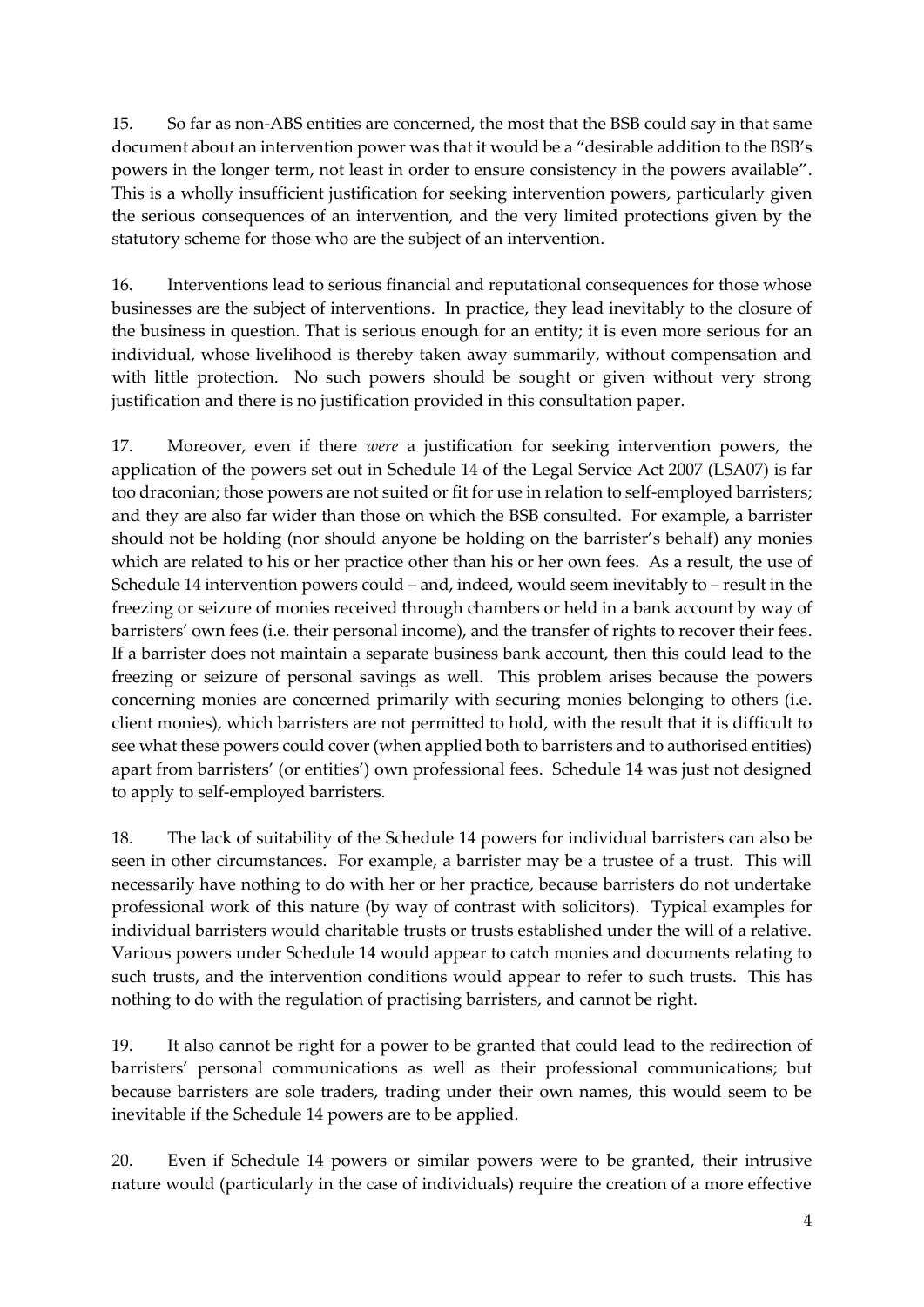process for challenge and appeal. Such a process is vital to ensure that the powers are used in an accountable and responsible manner, to ensure that they are being exercised in accordance with the policy objectives set, and to ensure that the rights of individuals are properly protected. The current proposal falls well short in this regard. The existence of a proper challenge and appeal process would also be a deterrent to an intervention other than in circumstances, which truly justify the use of such a draconian power, at significant financial cost to the BSB (and, thus, to the profession).

21. This is even more important when the circumstances that may trigger an intervention (provided for in LSA07 Schedule 14) are very broad indeed.

22. If and to the extent that intervention powers are to exist, we would be supportive of the BSB producing an intervention strategy which details a two-stage test that must be satisfied before intervention is decided as a course of action, but only where the existence of such a strategy can be justified in the first place. This would have the benefit of narrowing down the circumstances under which an intervention would be employed and would create greater certainty for the profession. We would not regard this as sufficient protection, however: the powers themselves should provide for proper and effective routes of challenge and appeal.

### *Misconception about 'parity' of intervention powers*

 $\overline{a}$ 

23. As we highlighted earlier in our response, the Bar Standards Board will obtain a power of intervention in relation to ABS at the point that it becomes a Licensing Authority. The case for extended powers in relation to other types of organisation such as BSB authorised bodies and individual barristers has not been made out. It appears that these powers are proposed for all types of BSB-regulated individual and organisation only (or primarily) because it would be illogical for the powers to be available for certain bodies such as ABS and not others, but we are unconvinced by this reasoning. Parity with the powers the BSB will have for ABS is not a reason to acquire these powers for authorised bodies, not least because the risk they pose is different due to the non-lawyer ownership and management of them, as the BSB itself recognises.

24. The regulatory requirements applicable to ABS were originally included in the Legal Services Act to allay fears that ABS, as new and unknown business structures, could present higher levels of regulatory risk, and to take account of the fact that an ABS might operate in a similar way to a solicitors' firm (not least, in handling transactional work involving the handling of client money), which might require powers similar to those given in the Solicitors Act 1974 in relation to solicitors' firms. The LSB's own research<sup>5</sup> has concluded that many of the fears have not been borne out and it has suggested that some of the regulation that pertains to ABSs ought to be rolled back because they are too onerous for the level of regulatory risk posed.

25. Moreover, the risk profile of BSB-regulated individuals and bodies is low as we have highlighted. They will not generate the sort of risks which led to Parliament giving powers

<sup>5</sup> <https://research.legalservicesboard.org.uk/wp-content/media/Innovation-Report.pdf>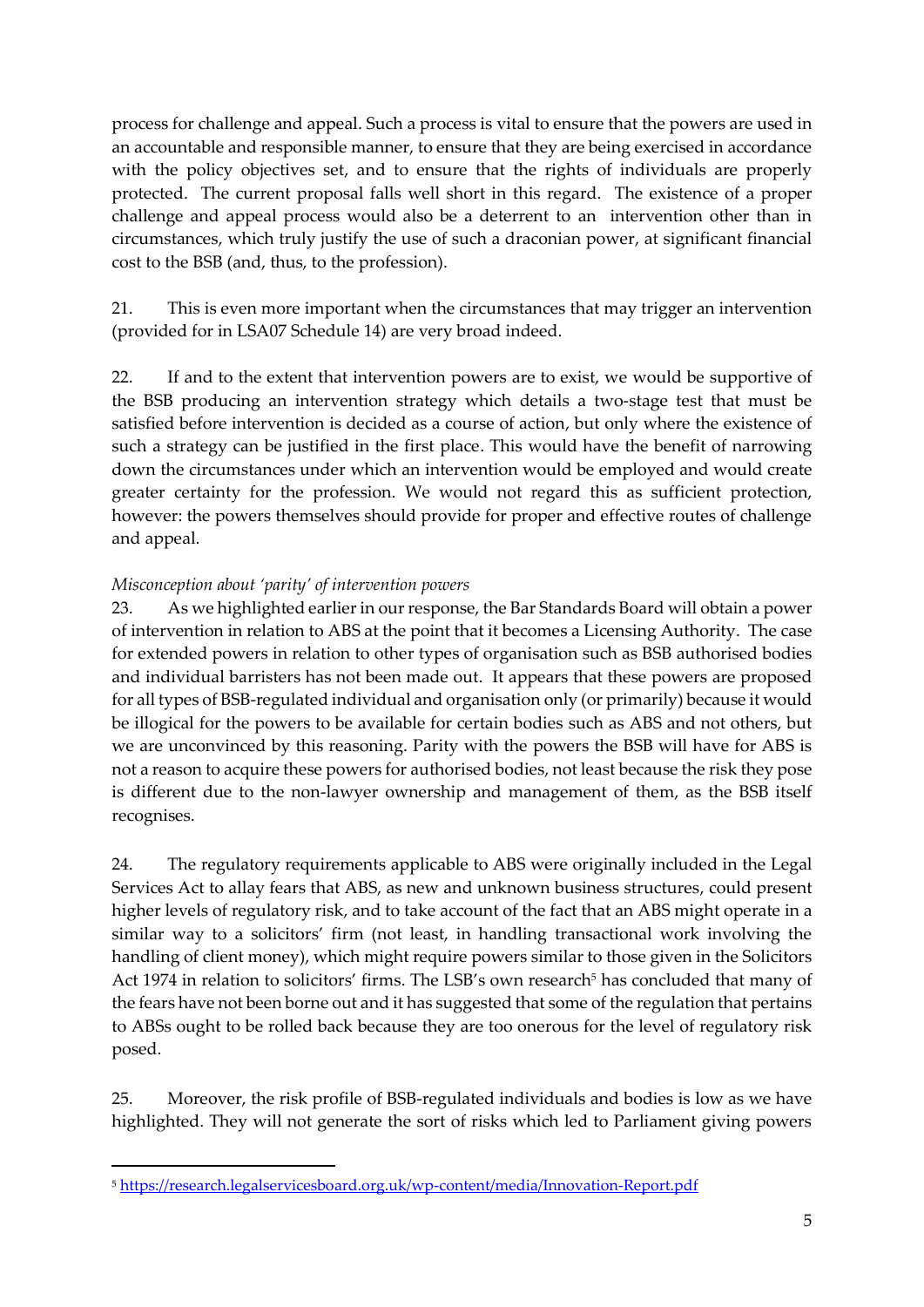modelled on those in the Solicitors Act 1974. In practice, when considering how these powers have been used by other regulators, the need to intervene and seize client files and money arises primarily when there has been mishandling of client funds. Given the prohibition on such activities and the existing powers in the BSB Handbook, powers of intervention are simply not required in relation to individuals or non-ABS entities.

#### **Information gathering**

26. It is not necessary for the BSB to have statutory powers for information gathering. By its own admission, the BSB's existing powers are sufficient, and no case has been made out (and none is included in the Regulatory Triage Assessment) for these powers being necessary. For the same reasons as we have already explained, powers should not be sought or given which are unnecessary.

27. The only suggested concern in this respect is a supposed risk of challenge to the BSB's existing arrangements. There is no evidence of any material degree of risk in this regard. No problem has occurred, and none is realistic.

### **Disciplinary arrangements**

28. Neither the BSB nor LSB have raised any issues with the current contractual basis of regulation that need to be remedied. The only basis for putting these arrangements on a 'statutory footing' under draft Article 6 is that this is said to be necessary for the purposes of being able to disqualify barristers. That is not a proper basis for seeking or granting statutory powers that are otherwise (and admittedly) unnecessary. No real need for this is disclosed in the Regulatory Triage Assessment either.

29. In any event, as we explain below, there is no justification for powers of 'disqualification' in relation to individual barristers. Accordingly, even this suggested justification for Article 6(1)(a) or (b) cannot apply to individuals who are already regulated by the BSB. The same applies to any attempt to justify Article  $6(1)(a)$  or (b) in relation to such individuals in order to support a power of intervention, or any of the other powers: such powers are not needed, and so cannot provide any justification for this, and are certainly not needed to the extent that would be required to justify granting wide disciplinary powers.

30. Furthermore, there is no basis for including employees in Article  $6(1)(c)$  if, as the consultation paper states at paragraph 41, the BSB does not intend to discipline or disqualify any person whom it does not currently regulate (and, indeed, it has undertaken no consultation in that regard). The BSB does not currently regulate employees. If the BSB does not intend to do this, then it neither needs nor should be given new powers to do so.

31. The consultation paper might be said to be internally inconsistent in this regard, in that it refers to employees in paragraph 35 in the context of disqualification, but if we have understood the BSB's intention correctly, the BSB wishes to have statutory disqualification powers even though it does not wish to have statutory disciplinary powers. We find this difficult to follow. If, as a matter of *vires,* the granting of statutory disqualification powers depends on the existence of statutory disciplinary powers, we are not at all clear how the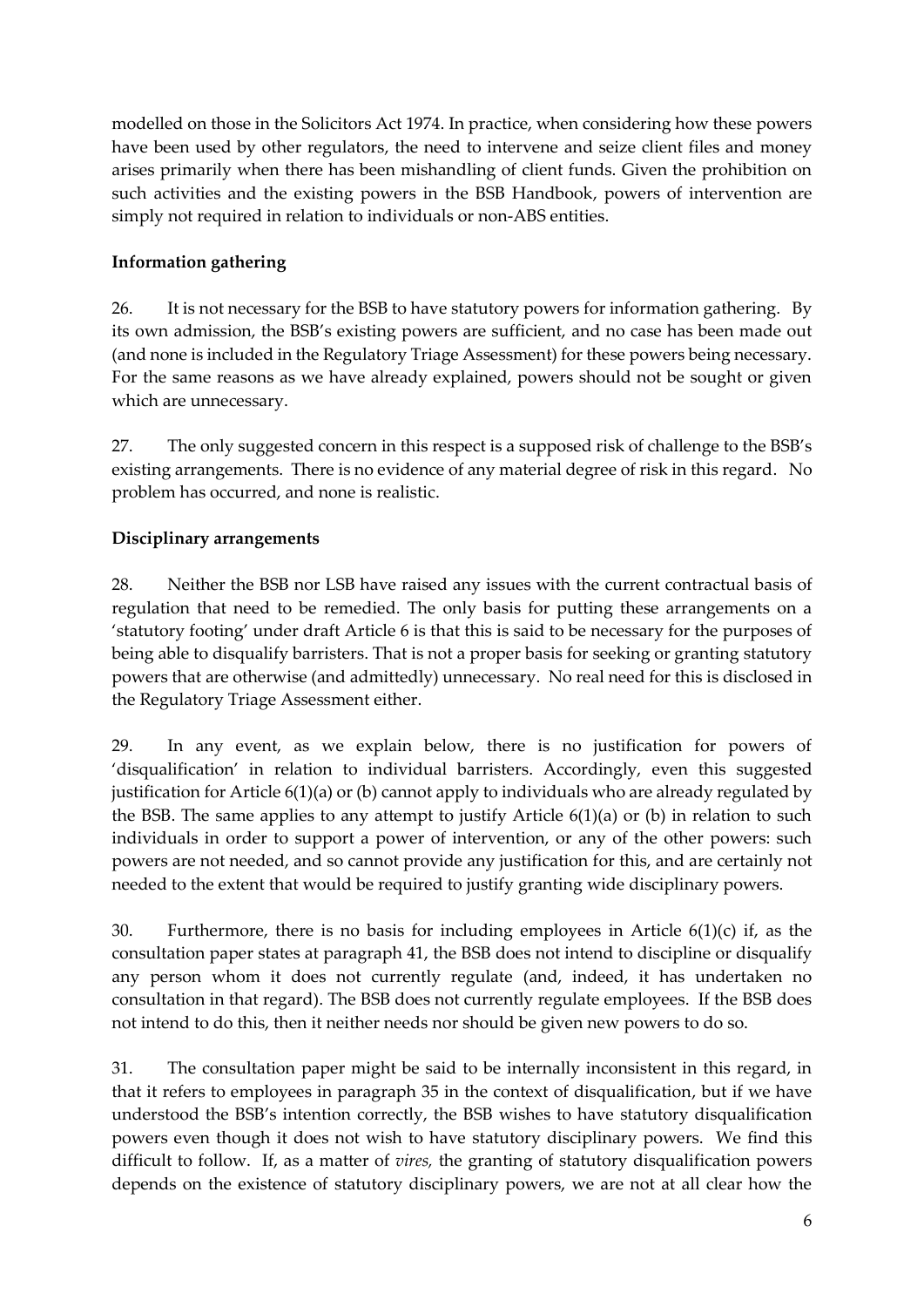former could properly be exercised in the absence of the exercise of the latter. Similarly, it is not at all clear how disqualification powers will be exercised in practice, or could properly be exercised in practice, without some form of disciplinary process being taken against the person who is to be disqualified, given the effect of disqualification on that person. None of this has been the subject of consultation or, it would seem, consideration.

32. Even if the BSB were to seek, and to be able to justify the granting of, powers to make disciplinary arrangements in relation to employees, that would *not* justify taking statutory powers in relation to those whom it currently regulates. In this situation, the powers should, and could, be limited only to employees.

- 33. There are also some more specific points on draft Article 6(2):
	- a. There is no justification for a power to fine individuals up to £50 million. The levying of such a fine is inconceivable and impractical to implement. If an individual's conduct were sufficiently serious, it would justify a tribunal disbarring that individual. 'Future proofing' is not a proper basis for taking a power, but this could, in any event, not justify a maximum fine on an individual of £50 million.
	- b. The BSB should not have a power to make arrangements for ordering disbarment. That may only be done by a disciplinary tribunal; and, indeed, in view of the definition of barrister under the Act, the powers under the Act are not sufficient for the BSB to be given such a power. Any power such as that in Article 6(2)(c) must be limited to arrangements that may empower a disciplinary tribunal to order disbarment of a barrister by an Inn, subject to that tribunal otherwise having such a power (as disciplinary tribunals do currently).
	- c. A similar point arises in relation to draft Article  $6(2)(a)$  in particular, as the revocation or suspension of a barrister's authorisation on disciplinary grounds may only properly be done by a disciplinary tribunal. Articles 6(2)(b) and (c) also give rise to concerns as to the circumstances in which the sanctions to which they refer may be imposed other than by a disciplinary tribunal.

34. So far as draft Article 7 is concerned, the consultation paper contains no justification for a power of disqualification in relation to individual barristers. A barrister may be disbarred, a barrister's right to practise may be revoked or suspended, and any serious misconduct that might satisfy the 'disqualification condition' would be a matter of public record as a result of disciplinary findings. There is simply no need for any power to disqualify a barrister, separate from or in addition to existing powers. This is not needed for the purposes of Article 8, as it is already perfectly straightforward to identify barristers against whom there have been findings of breach of their professional obligations.

35. Moreover, as the BSB explained in its original consultation, there is no *need* for statutory disqualification powers in relation to 'regulated persons', as defined in LSA07 s.176, as the BSB already has such powers.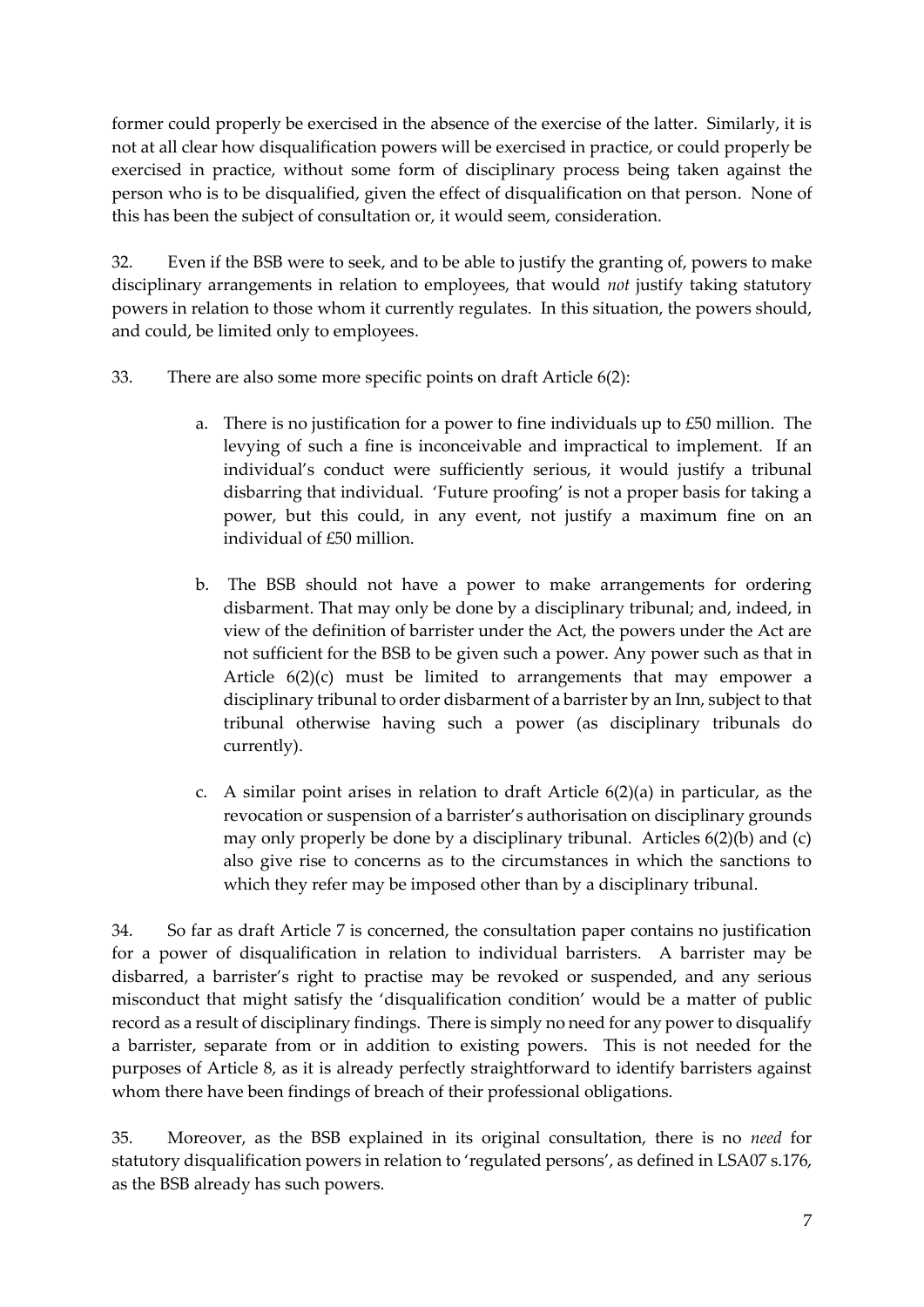36. It is also apparent from the draft order that part of the BSB's justification for seeking statutory disqualification powers will not be achieved, because there will be no power to disqualify persons who are *not* already within the definition of 'regulated persons' in LSA07 s.176. The exclusion of this part of the rationale should have led to a reconsideration of whether a statutory power of disqualification is necessary at all, but it appears not to have done so.

37. If there were truly a need for a statutory disqualification power in relation to individuals not currently regulated by the BSB, or to entities, but who will now be caught by the new powers, then that has not been elucidated in this consultation, and the Regulatory Triage Assessment does not identify this as being necessary. Even if there were, there would be no need for Article 7 (or, indeed, Article 6) to extend beyond the discipline and disqualification of those who are not currently regulated by the BSB.

#### **Practice rules on engaging disqualified individuals**

38. We consider Article 8 to be unnecessary. The BSB already prohibits chambers from employing non-authorised individuals that are not competent to carry out their duties (rC89.6.a of the BSB's Handbook). Similarly, rC89.3 prevents chambers from employing persons disqualified by other approved regulators and rC91.3 (subject to rC92) ensures that BSB authorised bodies do not appoint any individual to act as a HOLP or a HOFA, or to be a manager or employee of that BSB authorised body, in circumstances where that individual has been disqualified from being appointed to act as a HOLP or a HOFA or from being a manager or employed by an authorised person (as appropriate) by the Bar Standards Board or another Approved Regulator pursuant to its or their powers as such and such disqualification is continuing in force. These existing powers could readily be extended, without the need for Article 8, to any other categories of person to whom the BSB considers that they should apply. If disqualification powers were to be taken in relation to individuals not currently regulated by the BSB, then Article 8 would still not be needed, as the same effect could be achieved by amendments to those existing rules.

#### **Compensation arrangements**

1

39. The consultation paper says explicitly that a compensation scheme is not currently necessary and that the BSB has no intention of setting up such a scheme. For the reasons we have already given above, it is wrong in principle to seek and be granted powers that are not necessary and that the BSB has no intention to use. As the BSB stated in its application<sup>6</sup> to the LSB to become a licensing authority, the prohibition on barristers handling client money minimises the risk that a client will suffer losses as a result of misconduct. There is no material risk of a situation arising where losses would need to be mitigated by a compensation fund, or in which the setting up of a compensation fund would be justified. We consider it to be premature and disproportionate to put a legislative framework in place for a power that is not currently required. Equivalence with the powers in relation to ABSs is no justification for this,

<sup>6</sup>[http://www.legalservicesboard.org.uk/Projects/statutory\\_decision\\_making/pdf/2015/20150508\\_Licens](http://www.legalservicesboard.org.uk/Projects/statutory_decision_making/pdf/2015/20150508_Licensing_Authority_Application.pdf) [ing\\_Authority\\_Application.pdf](http://www.legalservicesboard.org.uk/Projects/statutory_decision_making/pdf/2015/20150508_Licensing_Authority_Application.pdf)